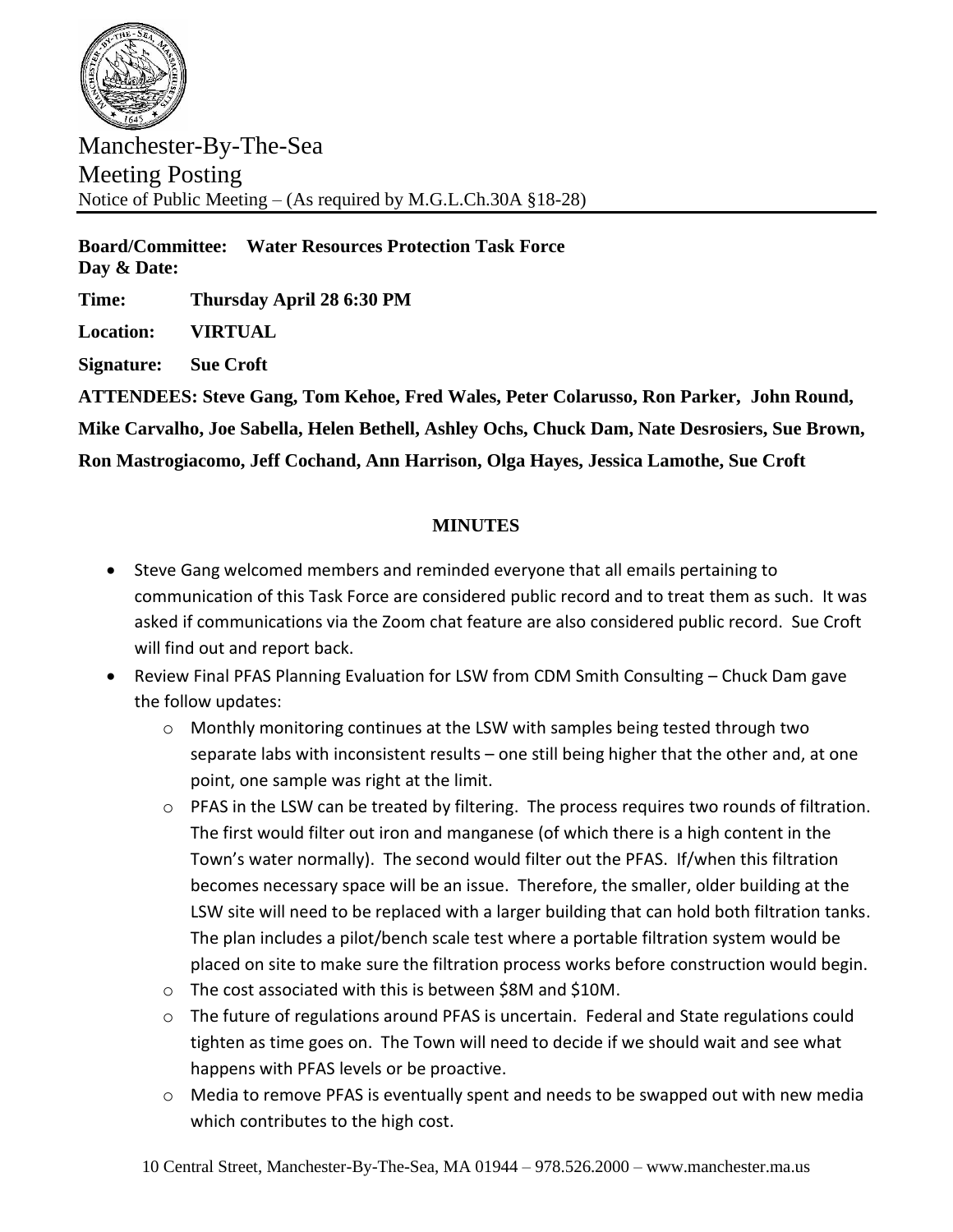- $\circ$  There is some possibility that PFAS remains in effluent water that is discharged with our wastewater. At this point there is no testing being done on that water.
- $\circ$  Where do we stand with regards to grant money available to help with this problem? Since we are not technically over the limit, we would likely be behind other towns in the queue who are currently over the limit. Therefore, we would likely not be eligible for funding until our needs are more dire or exceed other towns.
- o Monitoring is being done for PFAS around the landfill and sample results are varying and some are quite high (certain samples have been as high as the low 200's – State limit for drinking water is 20).
- $\circ$  What happens to filtered PFAS? The media is incinerated, but that may not remove the PFAS. It may be released into the air.
- $\circ$  What is the process leading up to a shutdown of the LSW due to high PFAS readings? If the test produces an average above 20 on a quarterly basis, meaning the average of the two samples per month are consistently above the max for three months, then the state would require public outreach and potentially shut down the well. That would lead the town to have water restrictions given that 40% of our supply would be offline. Should the Town suffer a drought during this period, further outreach would be required and at that point treatment (bench pilot or otherwise) or provide bottled water for drinking would likely be required as well.
- Flyer for June 11 Town Meeting The Task Force plans to have a flyer distributed during the upcoming Special Town Meeting to provide education and point the community toward a citizen survey. The process to make this happen involves notifying Alan Wilson of The Task Force's intent, getting his approval for the flyer itself, printing the approved flyer and providing the copies to be distributed to the Town Clerk's office several days before the meeting. All this needs to be accomplished after having the Task Force's approval of the flyer content. It was noted that we also need to consider how to reach out to the portion of the community who will not attend Town Meeting.
- Working Group Updates
	- $\circ$  Group 2 Group 2 (Supply & Sources) gave a two-part presentation to update the task force on what they've accomplished so far. The first, which was presented by Ashley Ochs and Fred Wales, can be found [HERE.](http://www.manchester.ma.us/DocumentCenter/View/4842/presentation-local-aquifers_AO_4_28_22) The second, which was presented by Ron Mastrogiacomo, can be found [HERE.](https://view.officeapps.live.com/op/view.aspx?src=http%3A%2F%2Fwww.manchester.ma.us%2FDocumentCenter%2FView%2F4843%2FWRTF-Regional_Group-2-Update-4_28_22&wdOrigin=BROWSELINK)
	- o Priorities highlighted from the presentation were to potentially add an Aquifer Protection Overlay District and to add the terminology "future water sources" into some of the language in the Town Bylaws and regulations. It was noted that we could use the Town Meeting flyer to inform people of this.
	- $\circ$  Group 5 Group 5's update (Citizen Awareness and Engagement) consisted of more discussion about the flyer and survey. It was noted that the survey can also raise the issue of what we're trying to protect. Also noted was the upcoming hike around Gravelling Pond on Sunday May 8<sup>th</sup> at 2PM. Members of Group 5 suggested that they reach out to their contacts at Gordon College and personally invite them on the Gravelly Pond hike.